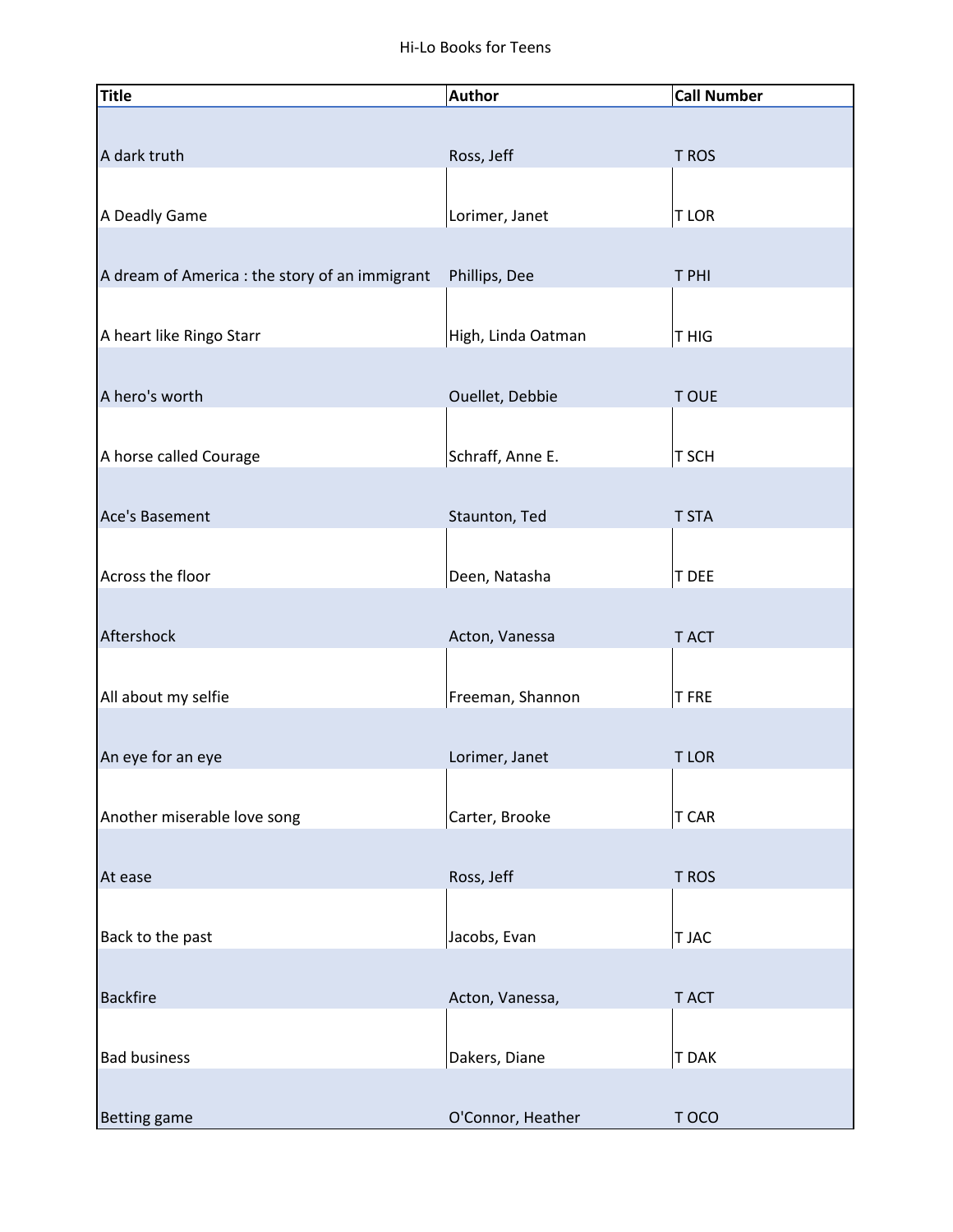| <b>Title</b>             | <b>Author</b>       | <b>Call Number</b> |
|--------------------------|---------------------|--------------------|
|                          |                     |                    |
| <b>Billboard express</b> | Brouwer, Sigmund    | T BRO              |
|                          |                     |                    |
| <b>Black blizzard</b>    | Johnson, Kristin F. | <b>HOLT</b>        |
|                          |                     |                    |
| <b>Blood moon</b>        | Kreie, Chris        | <b>T KRE</b>       |
|                          |                     |                    |
| <b>Blood sport</b>       | McAdam, Tash        | T MCA              |
|                          |                     |                    |
| <b>Blurred reality</b>   | Jacobs, Evan        | T JAC              |
|                          |                     |                    |
| Bodyguard                | Rodman, Sean        | T ROD              |
|                          |                     |                    |
| <b>Boil line</b>         | McIsaac, M.J.       | <b>T MCI</b>       |
|                          |                     |                    |
| Boneyard                 | Lorimer, Janet      | <b>TLOR</b>        |
|                          |                     |                    |
| Breakdown                | Beherns, Kathryn J. | T BEH              |
|                          |                     |                    |
| <b>Breaking Big</b>      | Draper, Penny       | <b>T DRA</b>       |
|                          |                     |                    |
| Bugged!                  | Lorimer, Janet      | <b>TLOR</b>        |
|                          |                     |                    |
| <b>Bullies Rule</b>      | Polak, Monique      | T POL              |
|                          |                     |                    |
| Bungee jump              | Withers, Pam        | <b>TWIT</b>        |
|                          |                     |                    |
| Caged                    | McClintock, Norah   | T MCC              |
|                          |                     |                    |
| Camp disaster            | Wishinsky, Frieda   | <b>TWIS</b>        |
|                          |                     |                    |
| Camped Out               | Greer, Daphne       | <b>T GRE</b>       |
|                          |                     |                    |
| <b>Casting Lily</b>      | Bennett, Holly      | <b>T BEN</b>       |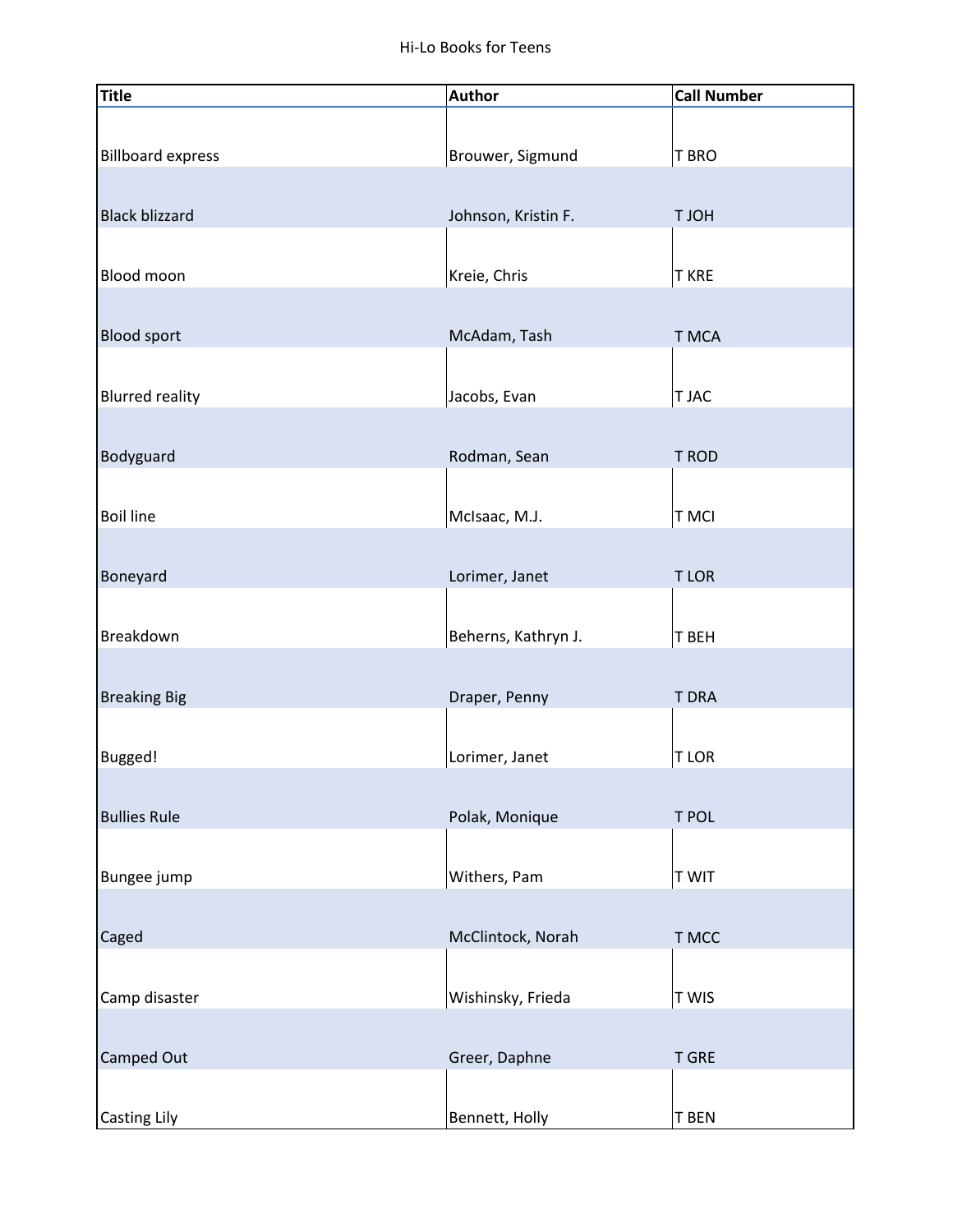| <b>Title</b>                      | <b>Author</b>                    | <b>Call Number</b> |
|-----------------------------------|----------------------------------|--------------------|
|                                   |                                  |                    |
| Chick: Lister                     | Van Tol, Alex                    | <b>TVAN</b>        |
|                                   |                                  |                    |
| Cold, cold shoulder               | Schraff, Anne E.                 | T SCH              |
|                                   |                                  |                    |
| Crash                             | Choyce, Lesley                   | T CHO              |
|                                   |                                  |                    |
| Crime club                        |                                  |                    |
|                                   | Campbell, Melodie                | T CAM              |
|                                   |                                  |                    |
| Cub                               | Coccia, Paul                     | T COC              |
|                                   |                                  |                    |
| Dark star                         | Martin, R. T.                    | T MAR              |
|                                   |                                  |                    |
| Dark water                        | Gray, P.J.                       | <b>T GRA</b>       |
|                                   |                                  |                    |
| Deadman anchor                    | Coleman, K. R.                   | <b>T COL</b>       |
|                                   |                                  |                    |
| Deadpoint                         | Tate, Nikki                      | <b>T TAT</b>       |
|                                   |                                  |                    |
| Deep freeze                       | Johnson, Kristin F.              | <b>HOLT</b>        |
|                                   |                                  |                    |
| Desert Slam                       | Barwin, Steven                   | <b>T BAR</b>       |
|                                   |                                  |                    |
| <b>Destination Human</b>          | Denman, K.L.                     | T DEN              |
|                                   |                                  |                    |
| Destiny in the dark               | Lancett, Peter                   | <b>TLAN</b>        |
|                                   |                                  |                    |
| Director's cut                    | Acton, Vanessa,                  | T ACT              |
|                                   |                                  |                    |
| Disconnect                        | Peterson, Lois J.                | T PET              |
|                                   |                                  |                    |
|                                   |                                  |                    |
|                                   |                                  |                    |
|                                   |                                  |                    |
| Double or nothing<br>Draco's fire | Carter, Brooke,<br>Thomas, E. L. | T CAR<br>T THO     |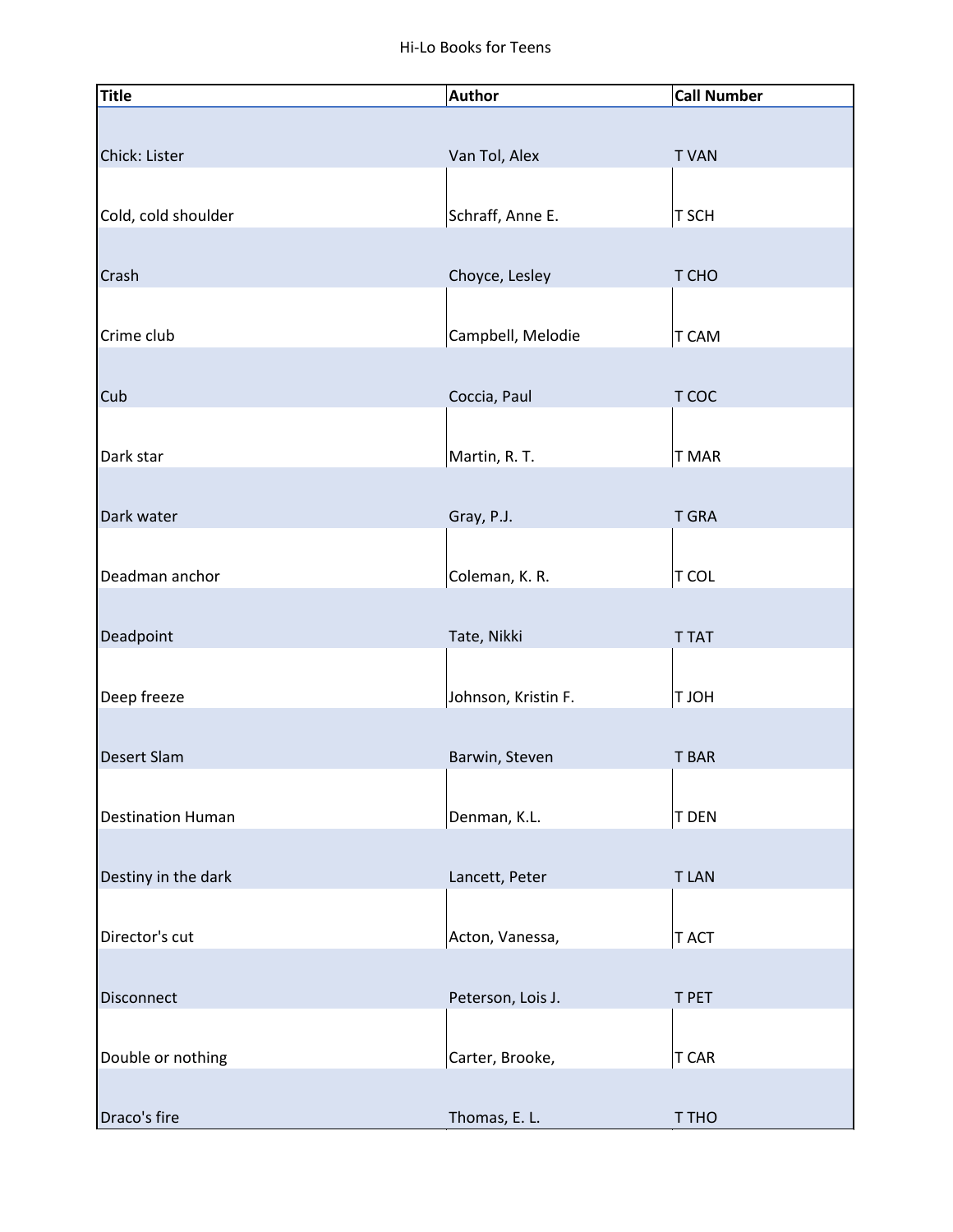| <b>Title</b>                       | <b>Author</b>        | <b>Call Number</b> |
|------------------------------------|----------------------|--------------------|
|                                    |                      |                    |
| Dreaming in color                  | Florence, Melanie    | T FLO              |
| Drift: Nissan Skyline              | Jones, Patrick       | <b>TJON</b>        |
|                                    |                      |                    |
| Easy street                        | Ross, Jeff,          | T ROS              |
|                                    |                      |                    |
| Enough                             | Payne, Mary Jennifer | <b>T PAY</b>       |
| Epic fail                          | Watson, Cristy       | <b>TWAT</b>        |
|                                    |                      |                    |
| Escape from Earth                  | Greene, Janice       | <b>T GRE</b>       |
|                                    |                      |                    |
| Escape from the dark               | Lancett, Peter       | <b>TLAN</b>        |
| Expecting                          | Freeman, Shannon     | <b>TFRE</b>        |
|                                    |                      |                    |
| Eye sore                           | Jackson, Melanie     | T JAC              |
|                                    |                      |                    |
| FatherSonFather                    | Jacobs, Evan         | T JAC              |
| Fear in the dark                   | Lancett, Peter       | <b>TLAN</b>        |
|                                    |                      |                    |
| Finding apeman                     | Higgins, M. G.       | T HIG              |
| Fire and ice : a mermaid's journey | Gilbert, Julie       |                    |
|                                    |                      | T GIL              |
| Firewall                           | Rodman, Sean         | T ROD              |
|                                    |                      |                    |
| Flashback                          | Lorimer, Janet       | <b>TLOR</b>        |
| <b>Food Freak</b>                  | Van Tol, Alex        | <b>TVAN</b>        |
|                                    |                      |                    |
| Foolproof                          | Tullson, Diane       | <b>T TUL</b>       |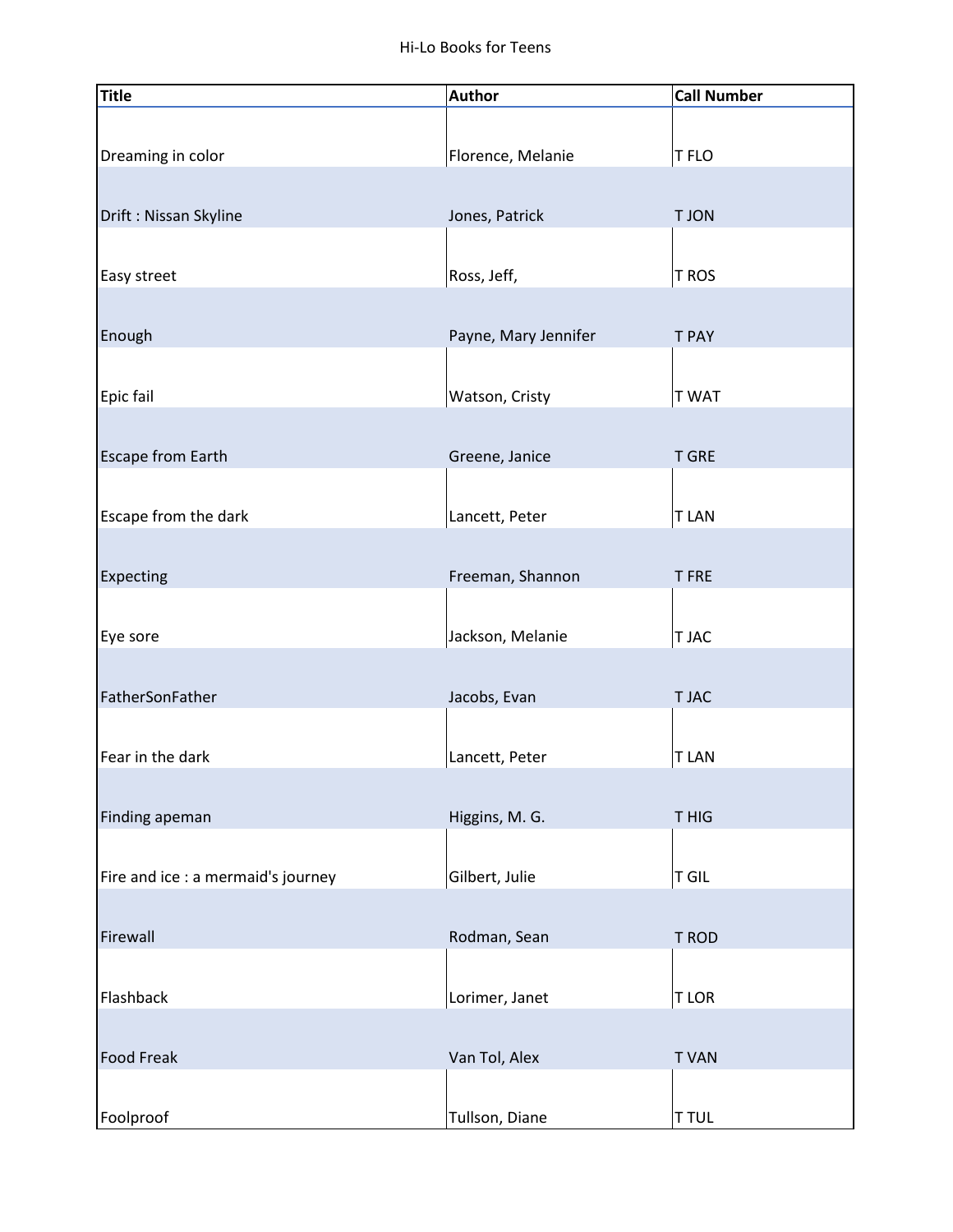| <b>Title</b>                        | <b>Author</b>     | <b>Call Number</b> |
|-------------------------------------|-------------------|--------------------|
|                                     |                   |                    |
| Frankenstein                        | Hutchison, Trish  | <b>THUT</b>        |
|                                     |                   |                    |
| Gang tackle                         | Howling, Eric     | T HOW              |
|                                     |                   |                    |
| Getting the Brush Off               | Joyce, Mere       | <b>TJOY</b>        |
|                                     |                   |                    |
| Girls like me                       | Butcher, Kristin  | <b>T BUT</b>       |
|                                     |                   |                    |
| Gladiator: the story of a fighter   | Phillips, Dee     | T PHI              |
|                                     |                   |                    |
| Gold                                | Wilson, John      | <b>T WIL</b>       |
|                                     |                   |                    |
| Graffiti                            | Fallenstein, J    | <b>TFAL</b>        |
|                                     |                   |                    |
| Hamlet's trap                       | Greene, Janice    | <b>T GRE</b>       |
|                                     |                   |                    |
| He Who Dreams                       | Florence, Melanie | T FLO              |
|                                     |                   |                    |
| Heavy Freight                       | Brouwer, Sigmund  | T BRO              |
|                                     |                   |                    |
| Hey Jude                            | Spider, Star      | T SPI              |
|                                     |                   |                    |
| Hide and shriek                     | Hughes, Alison    | T HUG              |
|                                     |                   |                    |
| High note                           | Ross, Jeff        | T ROS              |
|                                     |                   |                    |
|                                     |                   |                    |
| Holocaust : the story of a survivor | Phillips, Dee     | T PHI              |
|                                     |                   |                    |
| I spy, e-spy                        | Greene, Janice    | <b>T GRE</b>       |
|                                     |                   |                    |
| Identify                            | Choyce, Lesley    | T CHO              |
|                                     |                   |                    |
| Impossible                          | Shipley, Jocelyn  | T SHI              |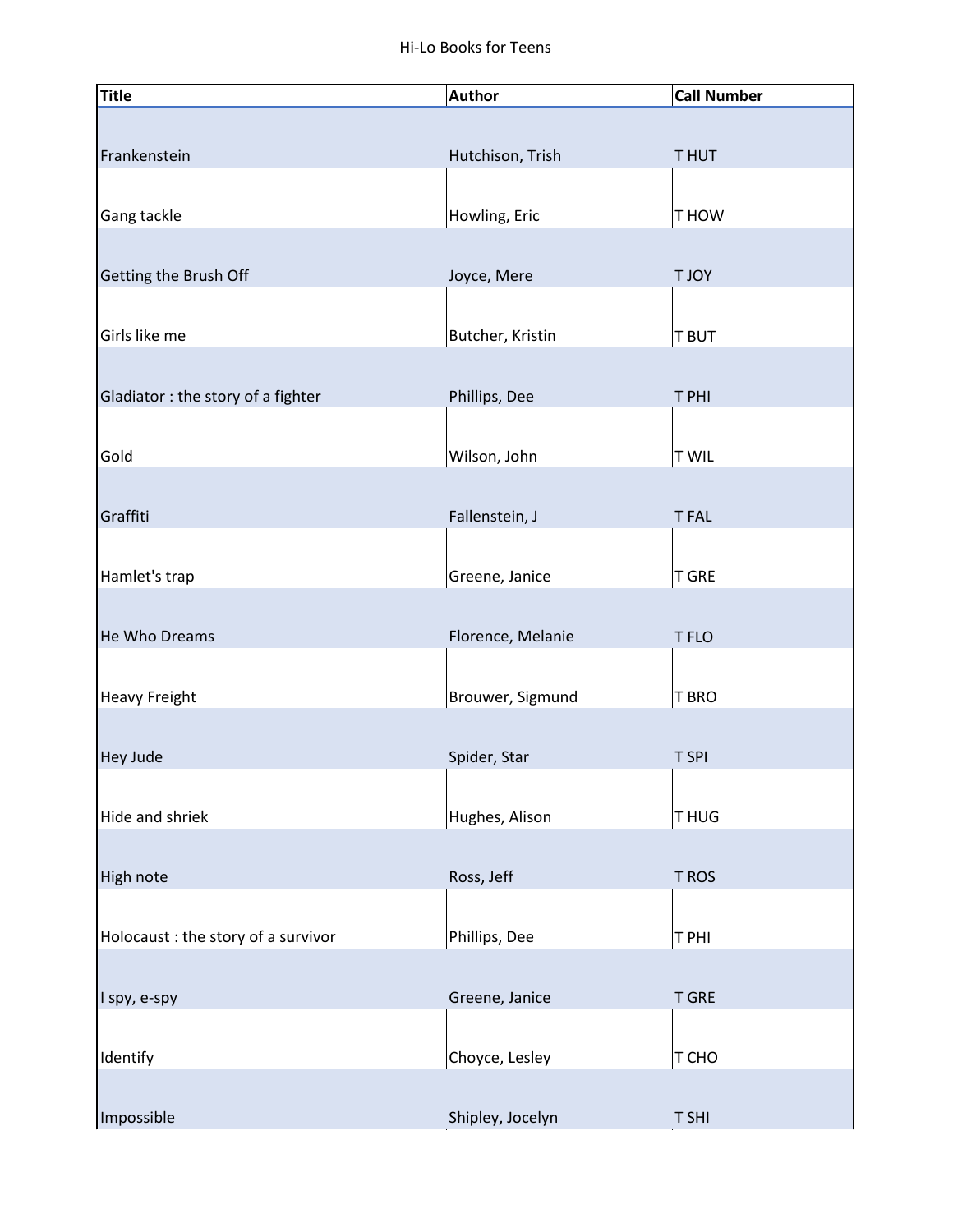| Title                                | <b>Author</b>           | <b>Call Number</b> |
|--------------------------------------|-------------------------|--------------------|
| Impossible things                    | Stevenson, Robin        | <b>T STE</b>       |
| In Plain Sight                       | Langston, Laura         | <b>TLAN</b>        |
| In the buff                          | Grant, Vicki            | <b>T GRA</b>       |
| In the buff                          | Grant, Vicki            | <b>T GRA</b>       |
| Instafamous                          | Jacobs, Evan            | T JAC              |
| Into the storm : a mermaid's journey | Gilbert, Julie          | T GIL              |
| Jammer star                          | Hargreaves, Kate        | T HAR              |
| Jungle Jitters                       | Lisa Dalrymple          | <b>T DAL</b>       |
| Keys to freedom                      | Gennaro, K. D.          | <b>T GEN</b>       |
| Kick start                           | Bossley, Michele Martin | T BOS              |
| Kryptonite                           | Choyce, Lesley          | T CHO              |
|                                      |                         |                    |
| Learning Seventeen                   | Carter, Brooke          | T CAR              |
| Learning the ropes                   | Polak, Monique          | T POL              |
| Learning to Fly                      | Yee, Paul               | T YEE              |
| Lost                                 | Wilson, John            | <b>T WIL</b>       |
| Lost in time                         | Shelton, Donna          | T SHE              |
| Love hurts                           | Scudamore, Beverly      | T SCU              |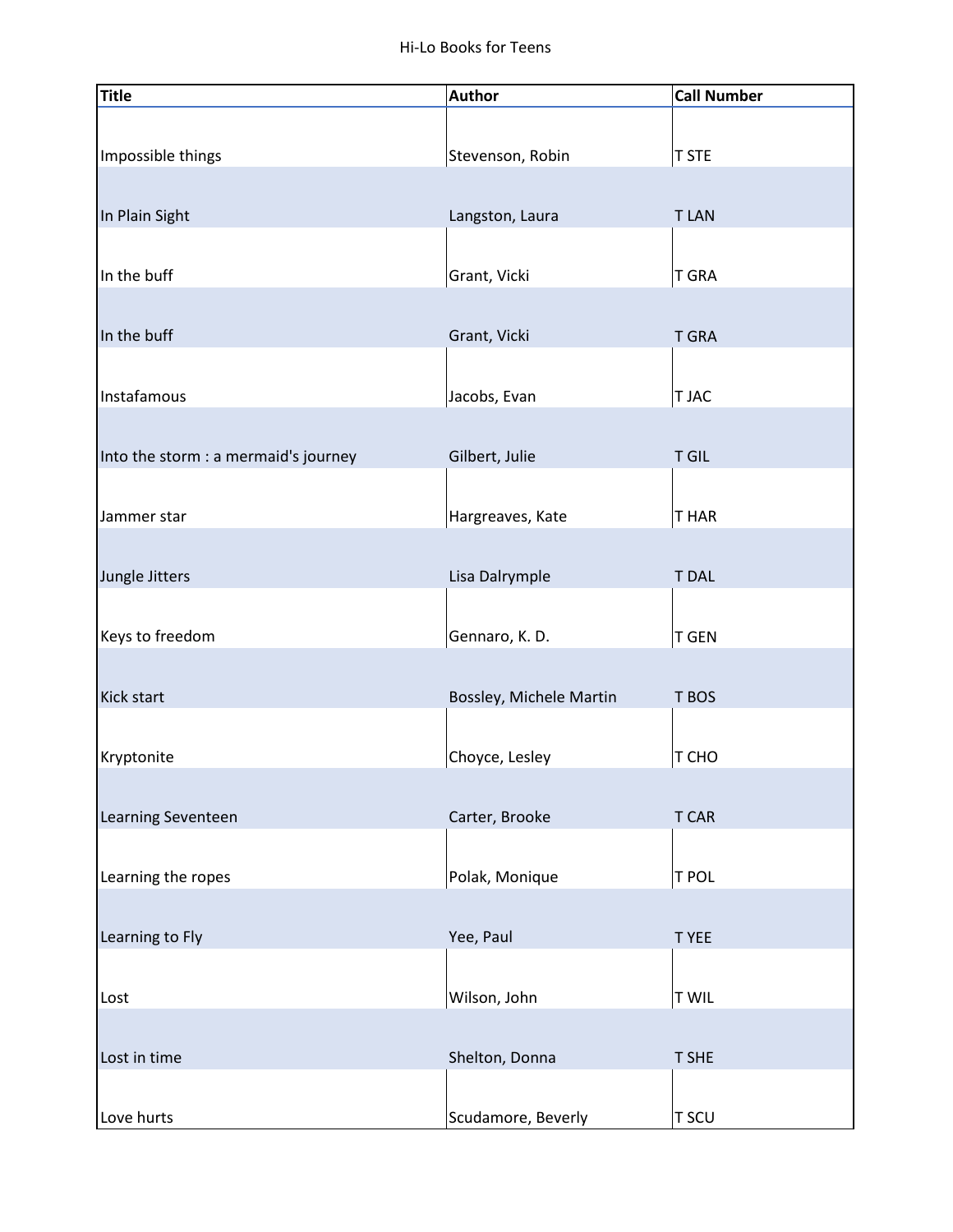| <b>Title</b>                            | <b>Author</b>         | <b>Call Number</b> |
|-----------------------------------------|-----------------------|--------------------|
|                                         |                       |                    |
| Lucky break                             | Carter, Brooke        | <b>T CAR</b>       |
|                                         |                       |                    |
| Mayan murder                            | Martin, Martha        | T MAR              |
|                                         |                       |                    |
|                                         |                       | T JAC              |
| <b>Mazey Pines</b>                      | Jacobs, Evan          |                    |
|                                         |                       |                    |
| Medusa's Scream                         | Jackson, Melanie      | T JAC              |
|                                         |                       |                    |
| <b>Middle Row</b>                       | Olsen, Sylvia         | T OLS              |
|                                         |                       |                    |
| Moby Dick : a graphic novel             | Rodriguez, David A.   | T ROD              |
|                                         |                       |                    |
| Murray's Nightmare                      | Lorimer, Janet        | <b>TLOR</b>        |
|                                         |                       |                    |
| My Side                                 | McClintock, Norah     | T MCC              |
|                                         |                       |                    |
| Neptune's trident : a mermaid's journey | Gilbert, Julie        | <b>T GIL</b>       |
|                                         |                       |                    |
| Nova in New York                        | Richards, Katherine   | T RIC              |
|                                         |                       |                    |
| Offbeat                                 | Clendenan, Megan      | T CLE              |
|                                         |                       |                    |
|                                         | Schraff, Anne E.      | T SCH              |
| Once Upon a Crime                       |                       |                    |
|                                         |                       |                    |
| Over the top : the story of a soldier   | Phillips, Dee         | T PHI              |
|                                         |                       |                    |
| Payback                                 | Loughead, Deb         | T LOU              |
|                                         |                       |                    |
| Pinch Me                                | Gabrielle Prendergast | <b>T PRE</b>       |
|                                         |                       |                    |
| Pirate : the story of a buccaneer       | Phillips, Dee         | T PHI              |
|                                         |                       |                    |
| Planet Doom                             | Schraff, Anne E.      | T SCH              |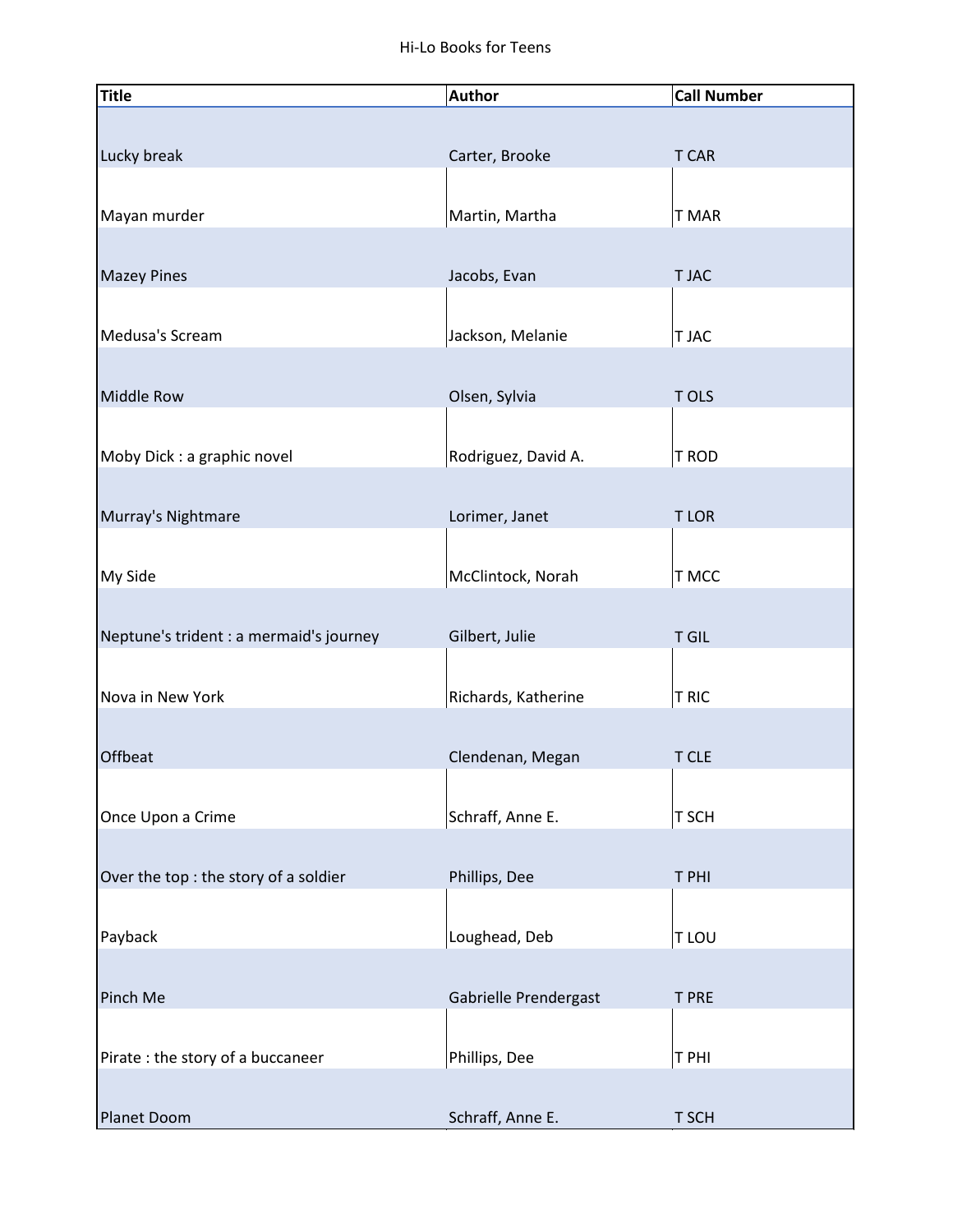| $\frac{1}{\text{Title}}$                       | <b>Author</b>        | <b>Call Number</b> |
|------------------------------------------------|----------------------|--------------------|
|                                                |                      |                    |
| Plunge                                         | Howling, Eric        | T HOW              |
|                                                |                      |                    |
| Pop Quiz                                       | Ryan, Tom            | T RYA              |
|                                                |                      |                    |
| POV                                            | Staunton, Ted        | T STA              |
|                                                |                      |                    |
| Pyro                                           | Polak, Monique       | T POL              |
|                                                |                      |                    |
| <b>Quiz Queens</b>                             | Denman, K.L.         | <b>T DEN</b>       |
| Radioactive                                    | Acton, Vanessa       | T ACT              |
|                                                |                      |                    |
| Raising the stakes                             | Romanek, Trudee      | T ROM              |
|                                                |                      |                    |
| Raw talent                                     | Shipley, Jocelyn     | T SHI              |
|                                                |                      |                    |
| Raw talent                                     | Shipley, Jocelyn     | T SHI              |
|                                                |                      |                    |
| Resistance fighter : the story of a secret war | Phillips, Dee        | T PHI              |
|                                                |                      |                    |
| Ride or Die                                    | Taylor, Wanda Lauren | <b>T TAY</b>       |
|                                                |                      |                    |
| Riot Act                                       | Tullson, Diane       | <b>T TUL</b>       |
| Rise of the Zombie Scarecrows                  | Loughead, Deb        | T LOU              |
|                                                |                      |                    |
| <b>River traffic</b>                           | Martin, Martha Brack | T MAR              |
|                                                |                      |                    |
| Roadside attraction                            | Higgins, M. G        | T HIG              |
|                                                |                      |                    |
| Rodeo princess                                 | Higgins, M. G.       | T HIG              |
|                                                |                      |                    |
| Roses Red as Blood                             | Schraff, Anne E.     | T SCH              |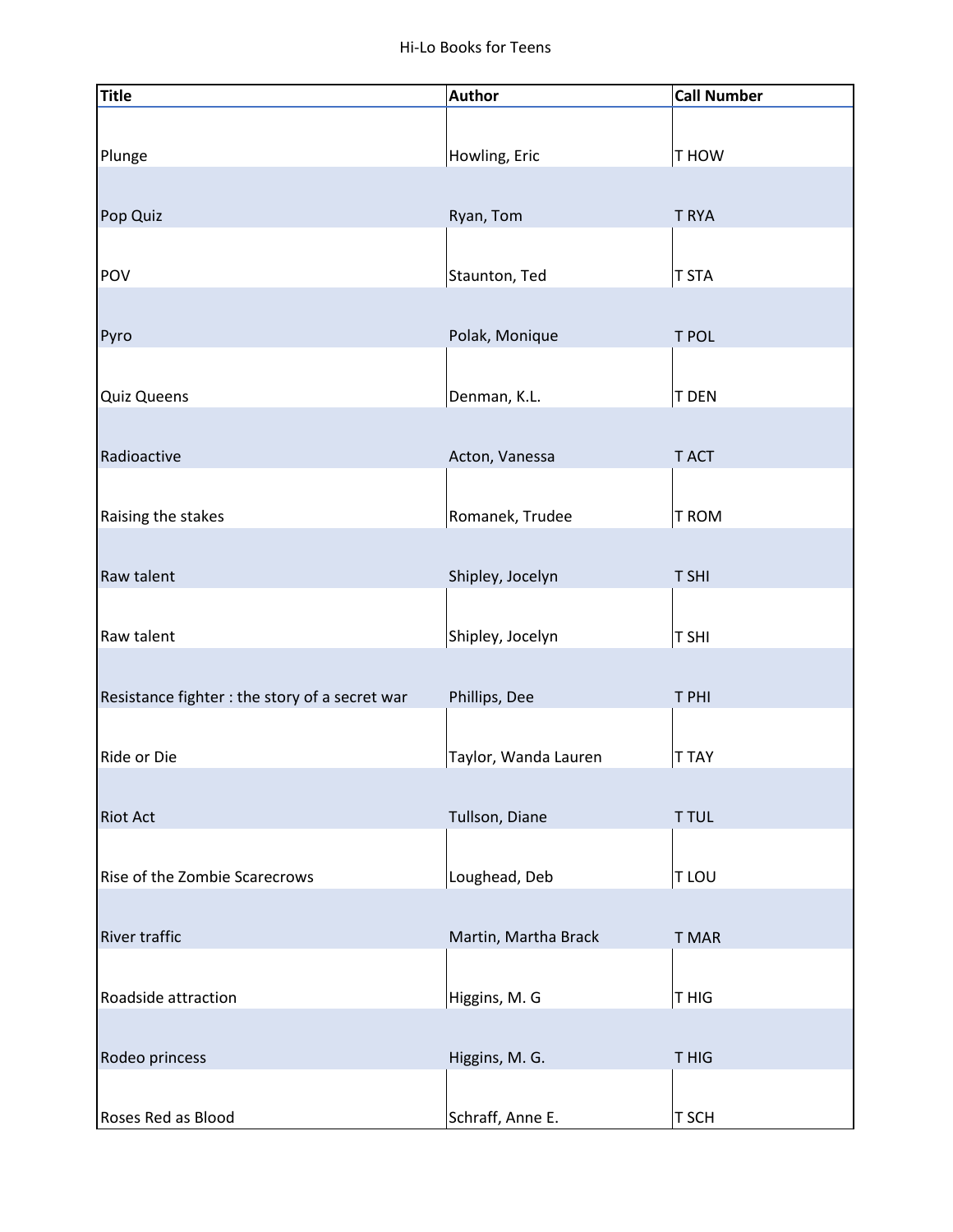| <b>Title</b>                     | <b>Author</b>        | <b>Call Number</b> |
|----------------------------------|----------------------|--------------------|
|                                  |                      |                    |
| Runaway : the story of a slave   | Phillips, Dee        | T PHI              |
|                                  |                      |                    |
| Running behind                   | Taekema, Sylvia      | T TAE              |
|                                  |                      |                    |
| Running behind                   | Taekema, Sylvia      | <b>T TAE</b>       |
|                                  |                      |                    |
| Running on Empty                 | Bates, Sonya Spreen  | T BAT              |
|                                  |                      |                    |
| S.O.S.                           | Fallenstein, J       | <b>TFAL</b>        |
|                                  |                      |                    |
| Samurai : the story of a warrior | Phillips, Dee        | T PHI              |
|                                  |                      |                    |
| Saving grad                      | Spafford-Fitz, Karen | T SPA              |
|                                  |                      |                    |
| Scam                             | Choyce, Lesley       | T CHO              |
|                                  |                      |                    |
| <b>Scavenger Hunt</b>            | Lorimer, Janet       | <b>TLOR</b>        |
|                                  |                      |                    |
| Scream night                     | Jacobs, Evan         | T JAC              |
|                                  |                      |                    |
| Shadow                           | Joyce, Mere          | <b>TJOY</b>        |
|                                  |                      |                    |
| Shallow grave                    | Van Tol, Alex        | <b>TVAN</b>        |
|                                  |                      |                    |
| <b>Shark</b>                     | Ross, Jeff           | T ROS              |
|                                  |                      |                    |
| Shatterproof                     | Shipley, Jocelyn     | T SHI              |
|                                  |                      |                    |
| Shimmy                           | Jones, Kari          | <b>TJON</b>        |
|                                  |                      |                    |
| Show Mode                        | Rivera, Raquel       | <b>T RIV</b>       |
|                                  |                      |                    |
| Shutout                          | Ross, Jeff           | T ROS              |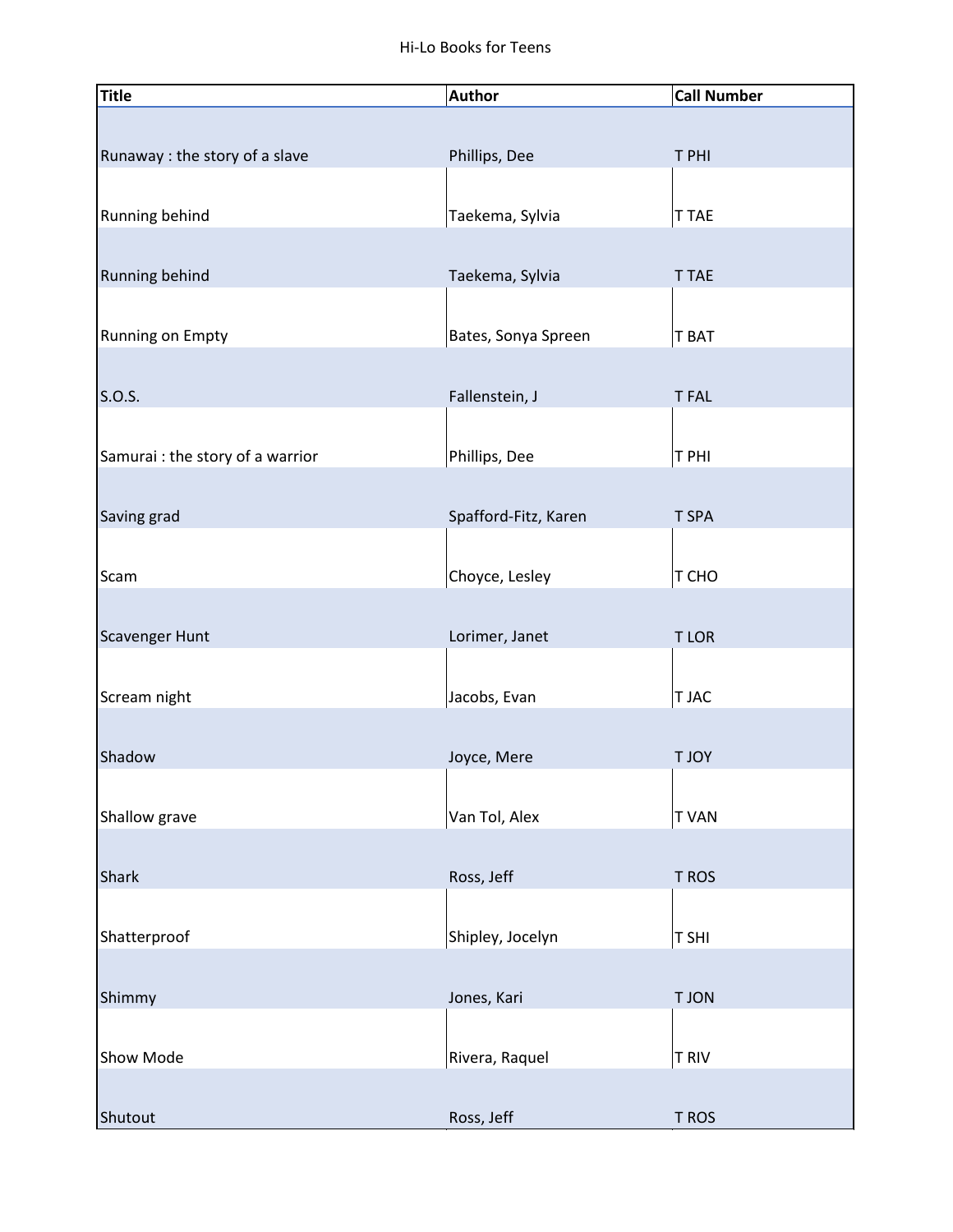| Title                                                        | <b>Author</b>          | <b>Call Number</b> |
|--------------------------------------------------------------|------------------------|--------------------|
|                                                              |                        |                    |
| Silentious                                                   | Freeman, Shannon       | <b>TFRE</b>        |
|                                                              |                        |                    |
| Sir Arthur Conan Doyle's the lost world : a<br>graphic novel | Rodriguez, David A.    | T ROD              |
|                                                              |                        |                    |
| Skeleton tower                                               | Acton, Vanessa         | T ACT              |
|                                                              |                        |                    |
|                                                              |                        |                    |
| <b>Skylark</b>                                               | Cassidy, Sara,         | T CAS              |
|                                                              |                        |                    |
| Sleight of hand                                              | Deen, Natasha          | T DEE              |
|                                                              |                        |                    |
| Slip Jig Summer                                              | Walker, Elizabeth J.M. | <b>TWAL</b>        |
|                                                              |                        |                    |
| Stella rising                                                | Belgue, Nancy,         | T BEL              |
|                                                              |                        |                    |
| <b>Sticks and stones</b>                                     | Shelton, Donna         | <b>T SHE</b>       |
|                                                              |                        |                    |
| Stranded                                                     | Shipley, Jocelyn,      | T SHI              |
|                                                              |                        |                    |
| <b>Strings Attached</b>                                      | Dakers, Diane          | <b>TDAK</b>        |
|                                                              |                        |                    |
| Summer Lake                                                  | Liss, Jennifer         | <b>TLIS</b>        |
|                                                              |                        |                    |
|                                                              |                        |                    |
| Tail gunner : the story of a bombing raid                    | Phillips, Dee          | T PHI              |
|                                                              |                        |                    |
| Taz's recipe                                                 | Tullson, Diane         | <b>T TUL</b>       |
|                                                              |                        |                    |
| That selfie girl                                             | High, Linda Oatman     | T HIG              |
|                                                              |                        |                    |
| The accident                                                 | Gray, P. J.            | <b>T GRA</b>       |
|                                                              |                        |                    |
| The alternative                                              | Freeman, Shannon       | <b>TFRE</b>        |
|                                                              |                        |                    |
| The Case of the Bad Seed                                     | Schraff, Anne E.       | T SCH              |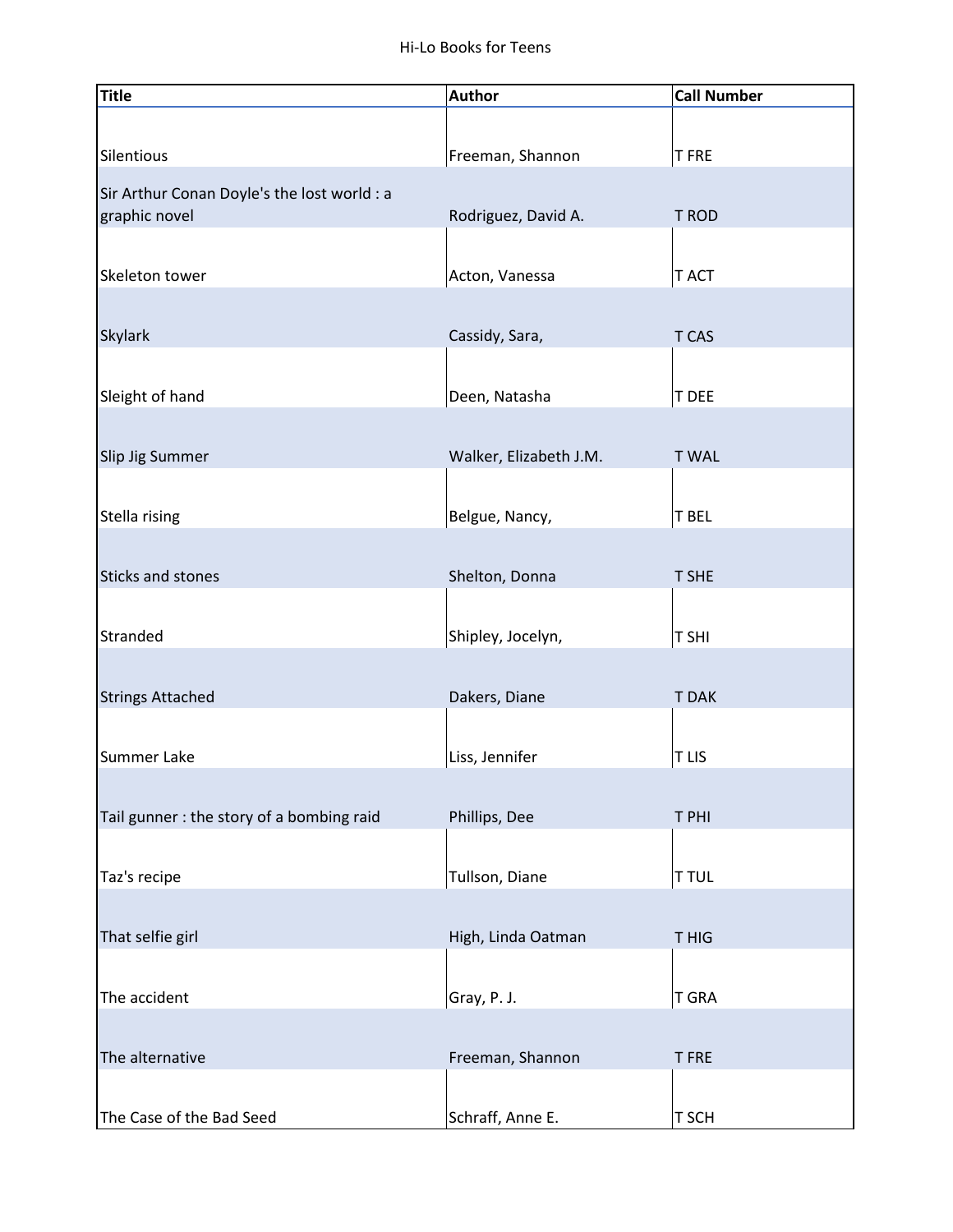| <b>Title</b>                               | <b>Author</b>       | <b>Call Number</b> |
|--------------------------------------------|---------------------|--------------------|
|                                            |                     |                    |
| The Case of the Dead Duck                  | Schraff, Anne E.    | T SCH              |
|                                            |                     |                    |
| The Case of the Wanted Man                 | Schraff, Anne E.    | T SCH              |
|                                            |                     |                    |
| The case of the watery grave               | Schraff, Anne E.    | T SCH              |
|                                            |                     |                    |
| The dark fire of doom                      | Lancett, Peter      | <b>TLAN</b>        |
|                                            |                     |                    |
| The dark never hides                       | Lancett, Peter      | <b>TLAN</b>        |
|                                            |                     |                    |
| The dream                                  | Gray, P.J.          | T GRA              |
|                                            |                     |                    |
| The face in the dark mirror                | Lancett, Peter      | <b>TLAN</b>        |
|                                            |                     |                    |
| The gateway                                | Beherns, Kathryn J. | T BEH              |
|                                            |                     |                    |
| The ghosts of Largo Bay                    | Jacobs, Evan        | T JAC              |
|                                            |                     |                    |
| The Girl Who Had Everything                | Greene, Janice      | <b>T GRE</b>       |
|                                            |                     |                    |
| The hunted                                 | Gray, P.J.          | <b>T GRA</b>       |
|                                            |                     |                    |
| The hunter                                 | Schraff, Anne E.    | T SCH              |
|                                            |                     |                    |
| The Iliad : a graphic novel                | Agrimbau, Diego     | T AGR              |
|                                            |                     |                    |
| The island of Dr. Moreau : a graphic novel | Rodriguez, David A. | T ROD              |
|                                            |                     |                    |
| The lab                                    | Gray, P. J.         | <b>T GRA</b>       |
|                                            |                     |                    |
| The last dragon                            | Rainfield, C. A.    | <b>TRAI</b>        |
|                                            |                     |                    |
| The ledge                                  | Choyce, Lesley      | T CHO              |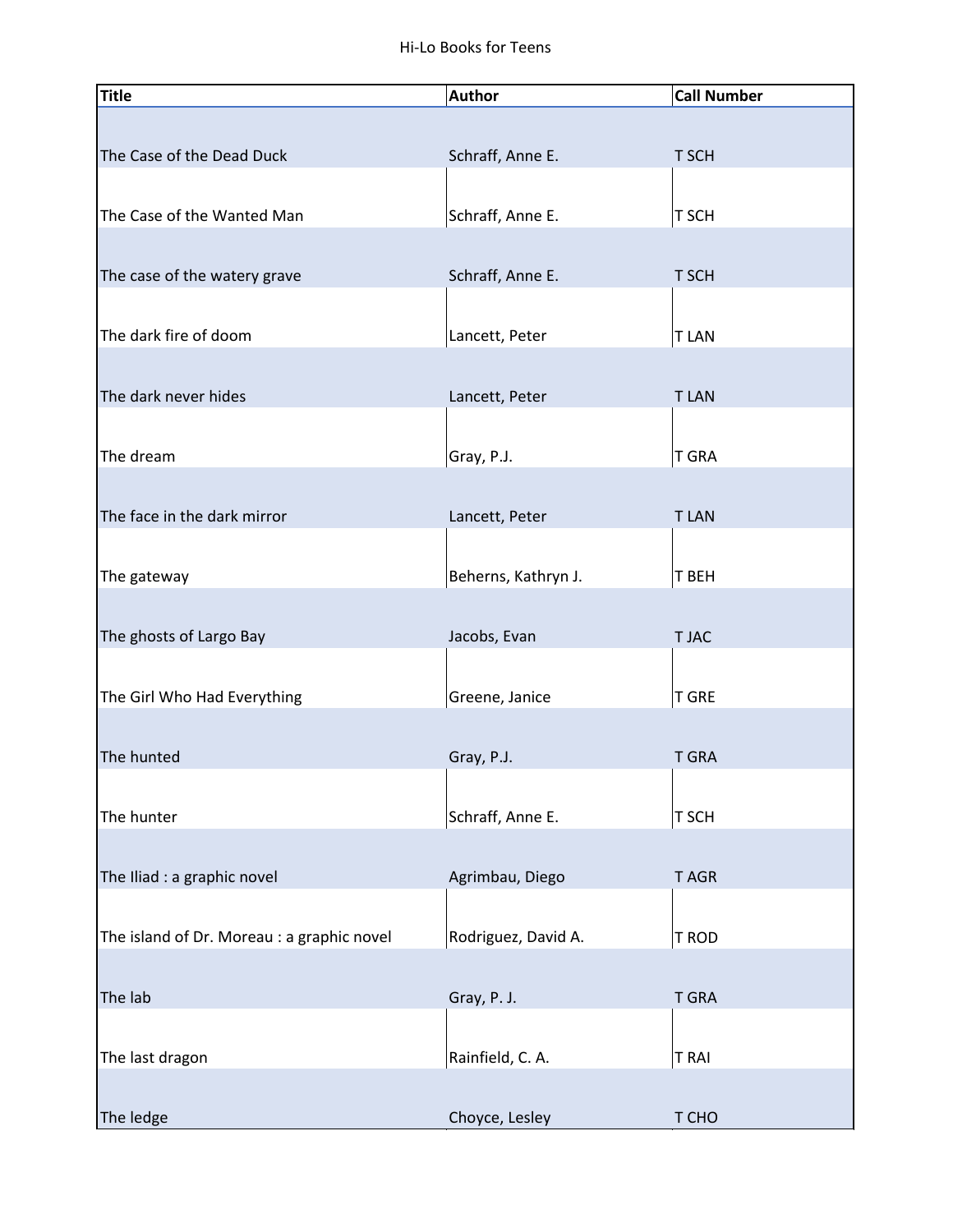| <b>Title</b>                                            | <b>Author</b>     | <b>Call Number</b> |
|---------------------------------------------------------|-------------------|--------------------|
|                                                         |                   |                    |
| The leggings revolt                                     | Polak, Monique    | T POL              |
|                                                         |                   |                    |
| The mask                                                | Howling, Eric     | T HOW              |
|                                                         |                   |                    |
| The most beautiful bully                                | Freeman, Shannon  | <b>TFRE</b>        |
| The narrative of Arthur Gordon Pym : a graphic<br>novel | Morini, Manue     | T MOR              |
|                                                         |                   |                    |
| The Odyssey : a graphic novel                           | Agrimbau, Diego   | T AGR              |
|                                                         |                   |                    |
| The Scarlet Letter                                      | Hutchison, Trish  | T HUT              |
|                                                         |                   |                    |
| The sighting : a mermaid's journey                      | Gilbert, Julie    | T GIL              |
|                                                         |                   |                    |
| The terrible orchid sky                                 | Schraff, Anne E.  | T SCH              |
| The thing you're good at                                | Choyce, Lesley    | T CHO              |
|                                                         |                   |                    |
| The time trap                                           | Mara, Wil         | <b>T MAR</b>       |
|                                                         |                   |                    |
| The unbroken hearts club                                | Carter, Brooke    | T CAR              |
|                                                         |                   |                    |
| The warning : (six creepy stories)                      | Jennings, Sharon  | <b>T JEN</b>       |
|                                                         |                   |                    |
| The witching hour                                       | Fallenstein, J.   | <b>TFAL</b>        |
|                                                         |                   |                    |
| Thicker than water                                      | Deen, Natasha     | T DEE              |
|                                                         |                   |                    |
| Three good things                                       | Peterson, Lois J. | T PET              |
| Thunderbird Spirit                                      | Brouwer, Sigmund  | T BRO              |
|                                                         |                   |                    |
| Titanic                                                 | Phillips, Dee     | T PHI              |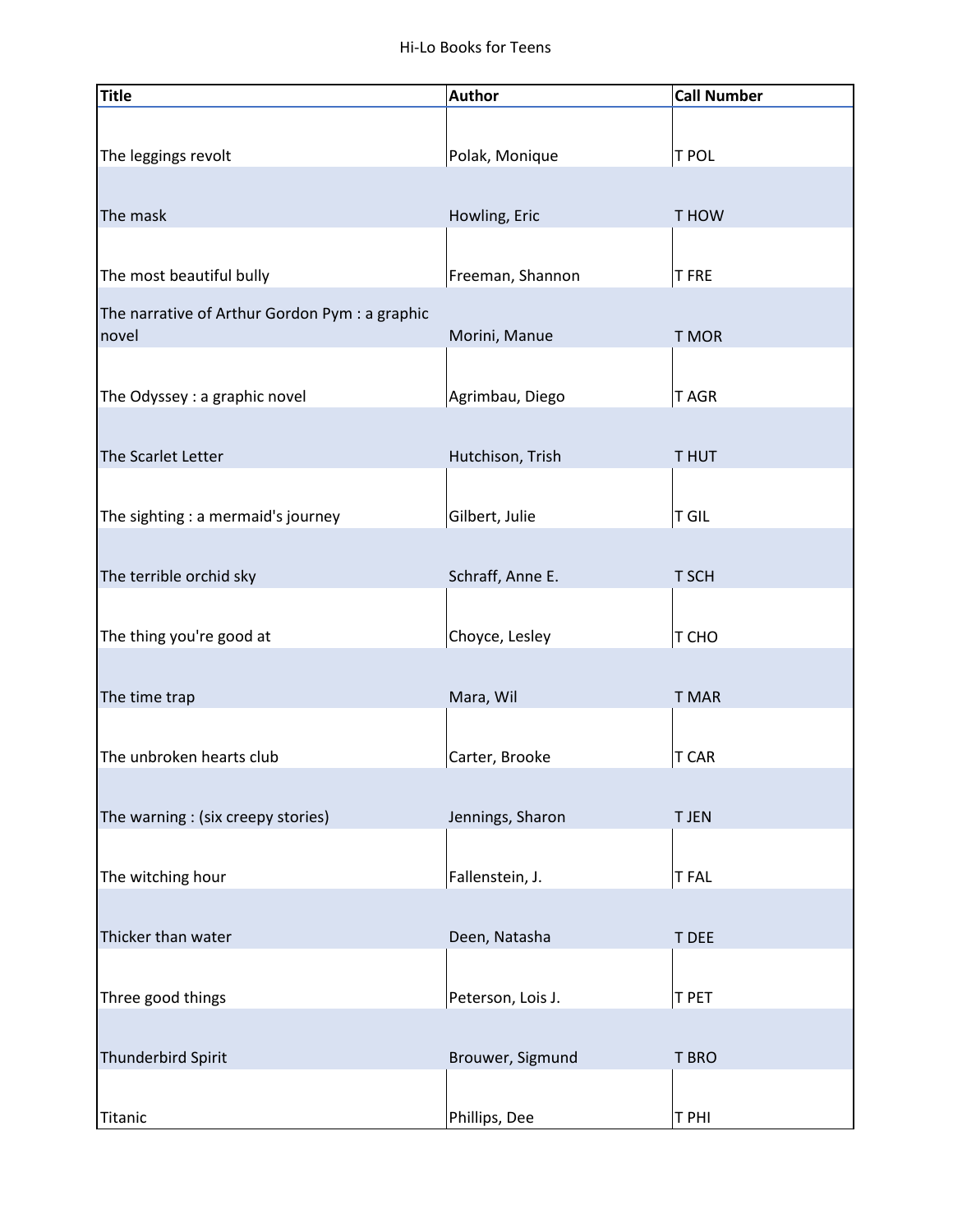| <b>Title</b>                    | <b>Author</b>                          | <b>Call Number</b> |
|---------------------------------|----------------------------------------|--------------------|
|                                 |                                        |                    |
| Trippin'                        | Gray, P. J.                            | <b>T GRA</b>       |
|                                 |                                        |                    |
| <b>True Blue</b>                | Brouwer, Sigmund, and<br>Morgan, Cindy | T BRO              |
|                                 |                                        |                    |
|                                 |                                        |                    |
| Truth or dare                   | Coleman, K. R.                         | T COL              |
|                                 |                                        |                    |
| Tuesday raven                   | Lorimer, Janet                         | <b>TLOR</b>        |
|                                 |                                        |                    |
| Under threat                    | Stevenson, Robin                       | <b>T STE</b>       |
|                                 |                                        |                    |
| Underhand                       | McIsaac, M.J.                          | <b>TMCI</b>        |
|                                 |                                        |                    |
| <b>Unity Club</b>               | Spafford-Fitz, Karen                   | T SPA              |
|                                 |                                        |                    |
| Unity Club                      | Spafford-Fitz, Karen                   | T SPA              |
|                                 |                                        |                    |
|                                 | Schraff, Anne E.                       | T SCH              |
| Up Rattler Mountain             |                                        |                    |
|                                 |                                        |                    |
| Upstaged                        | McCowan, Patricia                      | T MCC              |
|                                 |                                        |                    |
| Varsity 170                     | Jacobs, Evan                           | <b>TJAC</b>        |
|                                 |                                        |                    |
| Vietnam : the story of a marine | Phillips, Dee                          | T PHI              |
|                                 |                                        |                    |
| Viking : the story of a raider  | Phillips, Dee                          | T PHI              |
|                                 |                                        |                    |
| Virus                           | Jacobs, Evan                           | T JAC              |
|                                 |                                        |                    |
| Vortex                          | Acton, Vanessa                         | T ACT              |
|                                 |                                        |                    |
| Wall of water                   | Johnson, Kristin F.                    | HOLT               |
|                                 |                                        |                    |
|                                 |                                        |                    |
| Watch out                       | Hughes, Alison                         | T HUG              |